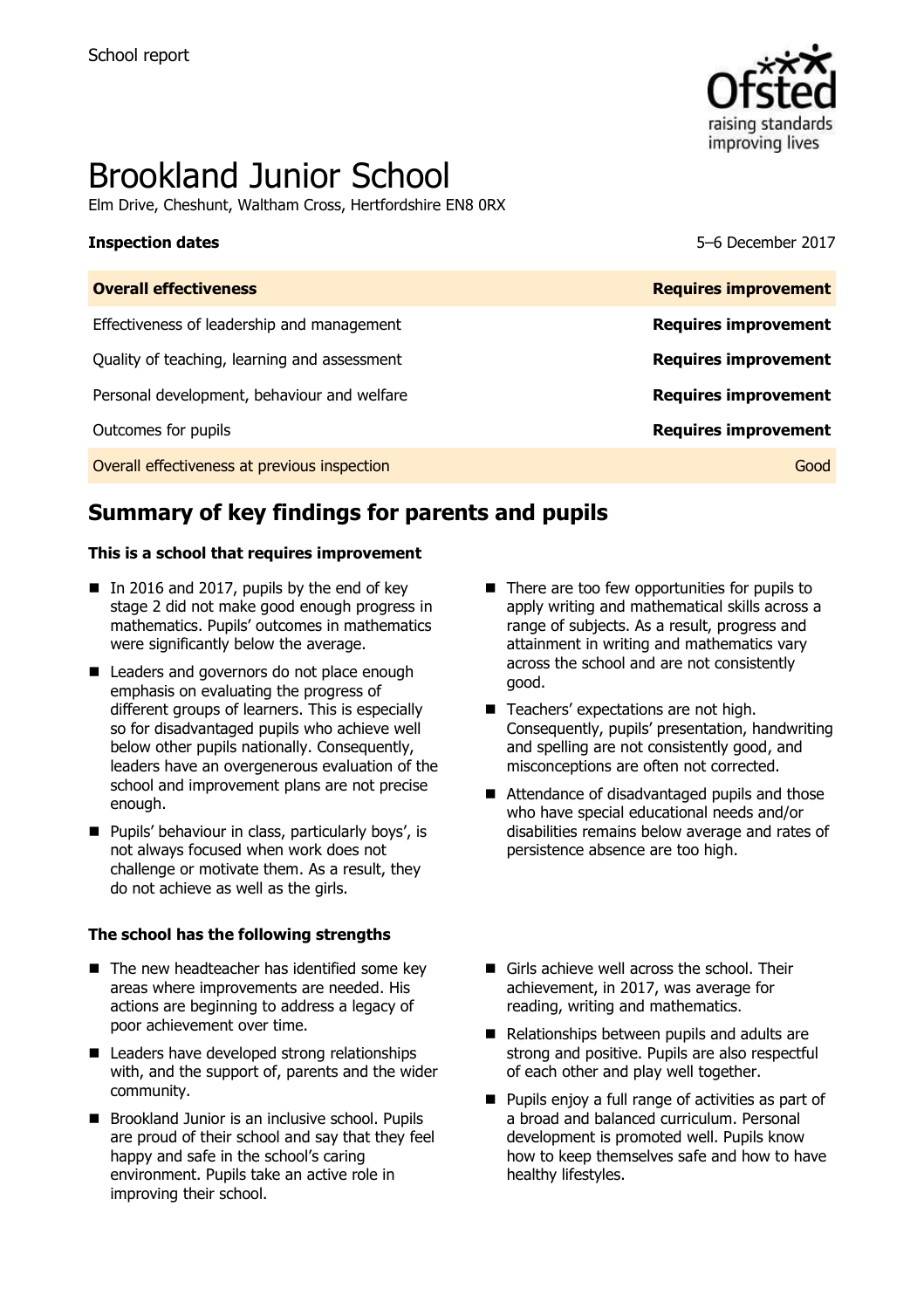

# **Full report**

### **What does the school need to do to improve further?**

- Improve the quality of teaching to accelerate pupils' progress across the curriculum, particularly in mathematics and writing, by ensuring that:
	- pupils are given more frequent opportunities to develop their calculation, problemsolving and writing skills across the curriculum
	- teachers check pupils' learning and understanding more closely in lessons, to ensure that misconceptions are tackled swiftly, and further challenge is provided when required.
- Improve the quality of leadership and management by ensuring that:
	- leaders' self-evaluation and action planning focus more closely on different groups of pupils and the outcomes they are expected to achieve
	- pupil premium funding is targeted more precisely to meet the individual needs of disadvantaged pupils to accelerate their progress.
- **Improve pupils' behaviour by:** 
	- ensuring that pupils take greater pride in their work
	- raising staff expectations of pupils' attitude to learning to ensure that pupils, particularly boys, focus on their learning more closely in lessons and develop a better work ethic
	- ensuring that different groups of pupils attend school more frequently and understand the importance of regular attendance.

An external review of the school's use of the pupil premium should be undertaken in order to assess how this aspect of leadership and management may be improved.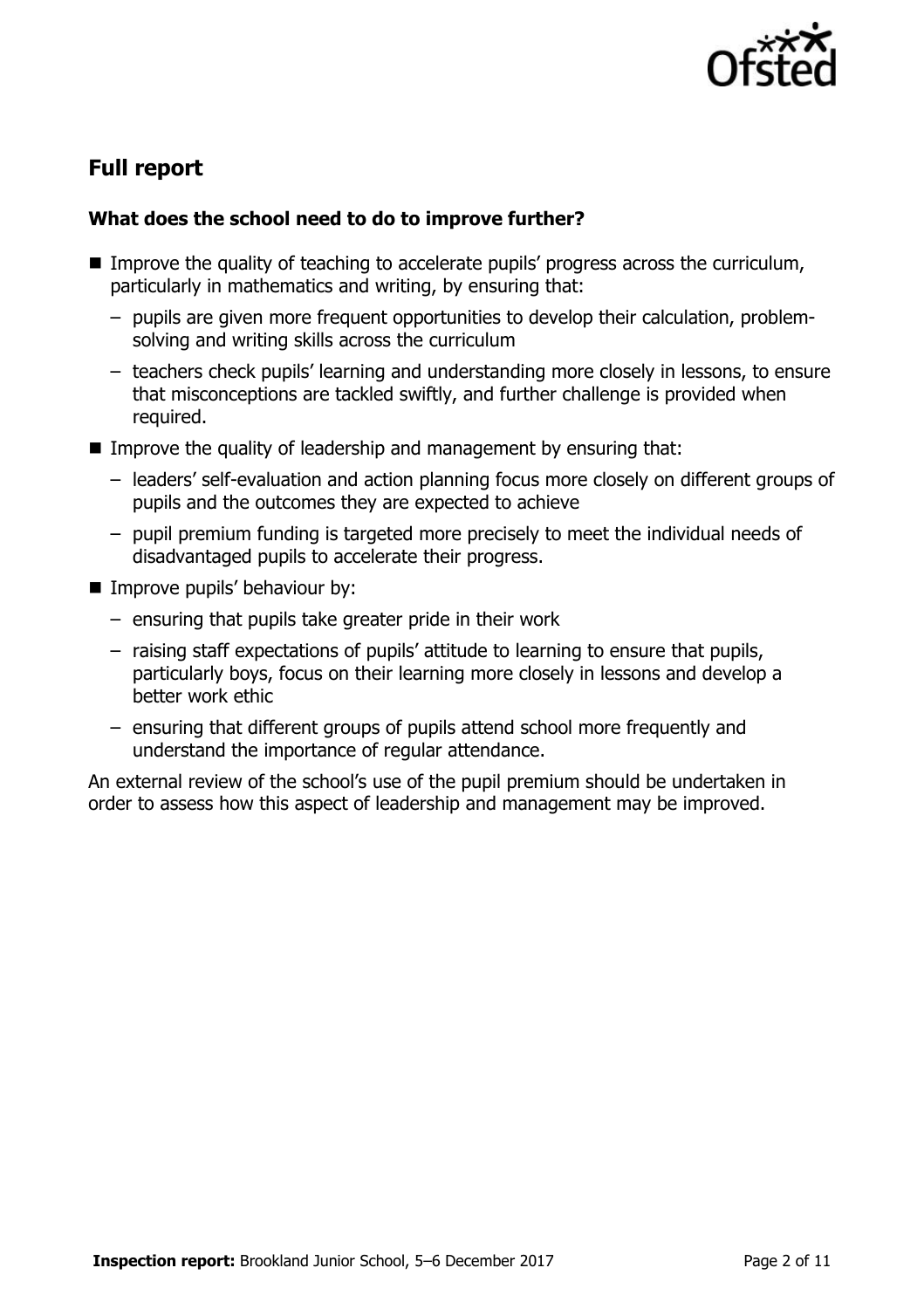

# **Inspection judgements**

### **Effectiveness of leadership and management Requires improvement**

- Leaders and governors have been overgenerous with their self-evaluation of the school's overall effectiveness. Evaluation documents and plans do not always precisely identify the school's key weaknesses, or spell out what leaders expect to achieve.
- Leaders have not maintained a sharp focus on different groups of pupils within the school. As a result, the differences in achievement between disadvantaged pupils in the school and other pupils nationally have not diminished and boys have continued to achieve less well than girls.
- Leaders ensure that the performance of teachers is well managed and linked to the school's priorities. However, where teaching is not good, leaders' suggested actions for improvement are not followed up rigorously enough. Consequently, the quality of teaching does not improve quickly enough.
- The new headteacher has restructured the leadership team and there is a recognition among leaders that further work is required to ensure that all pupils achieve as well as they should. Additional support from the local authority has assisted leaders in their work to implement early improvements in English and mathematics. However, many strategies are new, and it is too early to see the full impact of the actions taken.
- Leaders have ensured that the curriculum provides pupils with opportunities to learn in different ways and undertake 'enrichment' activities. Pupils speak positively about a range of subjects and their work is displayed throughout the school, including some exemplary art work inspired by the artist George Seurat. However, the assessment of pupils' outcomes in some curriculum areas is not sufficiently refined to ensure that gaps in learning and skills are identified efficiently, so that all pupils make as much progress as they can.
- **Pupils have the opportunity to influence what is taught and additional roles, such as** 'school improvement leaders' within the children's committee, ensure that pupils are valued and make contributions to the running of the school. For example, the leaders for mathematics are reviewing the effectiveness of the new resources which have been purchased.
- The majority of parents, who responded to Ofsted's online questionnaire, Parent View, are very happy with school life and would recommend the school. They are pleased with the changes the new headteacher has made and feel that all staff are approachable. Parents are well informed because communication is good.
- The school's vision and values are embedded and understood by all. The 'Brookland six values' (drive to succeed, reflectiveness, pursuit of challenge, collaboration, thinking skills, readiness) underpin all the school's work and help pupils with their learning. One pupil said that the school's values 'help us to be better learners'.
- The staff are happy and the majority feel the school is well managed. They understand what the school is aiming to achieve and are proud to be members of staff at the school.
- Leaders ensure that British values are promoted and incorporated into daily life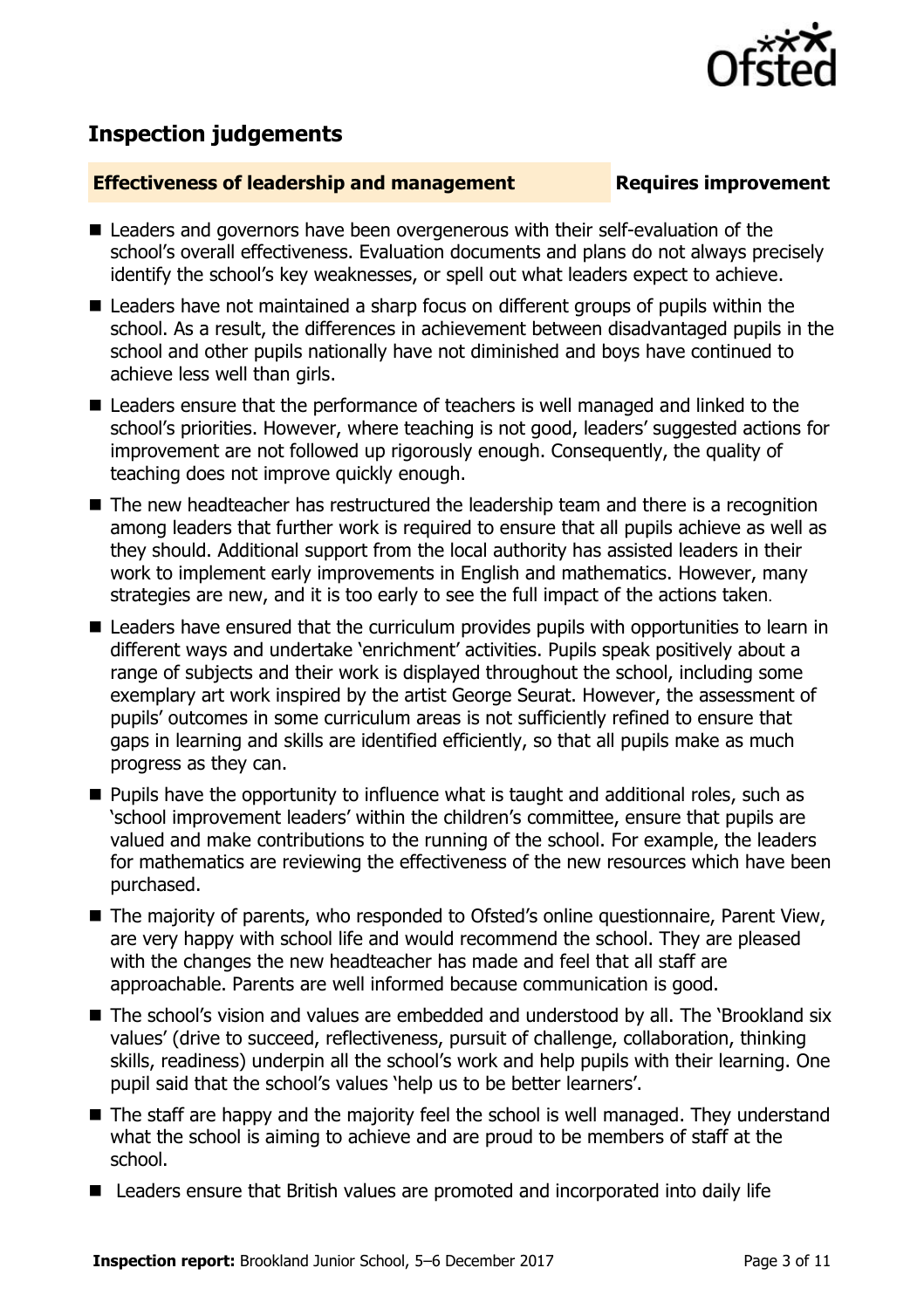

through being a Unicef Rights Respecting School. In 2017, the school achieved the level 1 Unicef award. This work also supports pupils' spiritual, moral, social and cultural development and is a strength of the school. Pupils are proud of their school and can clearly explain the importance of values such as tolerance and respect. They value one another and say that it is OK to be different at their school. One pupil said, 'We don't exclude people with differences. We accept anyone and we help them.'

- Pupils who have special educational needs (SEN) and/or disabilities are well supported. Leaders assess pupils' needs promptly and effective professional development opportunities have ensured that staff deliver high-quality interventions. Funding is used effectively and innovatively to provide individualised support which ensures that pupils secure good progress.
- As a result of the physical education and sport premium additional funding being used effectively, more pupils have access to a range of sporting activities. Additional resources have supported teachers to develop their practice and overall confidence to teach physical education. Pupils enjoy sport. More are participating in sporting activities and leading healthier lifestyles. The 'daily mile' initiative has been successfully introduced and pupils value its benefits, stating that it 'refreshes our mind and gets our brain ready'. During the inspection, the pupils had the chance to meet and work with an athlete. Pupils regularly take part in sporting competitions and are currently the district sports champions for Waltham Cross and Cheshunt.
- Pupils have access to a range of extra-curricular activities, including a very popular breakfast and after-school club. Every pupil learns to play the recorder. Pupils take full advantage of these opportunities and participation is high.

### **Governance of the school**

- Since the previous inspection, governors have not challenged leaders strongly enough about the decline in standards. They have not rigorously checked on how well the additional funding for disadvantaged pupils is used to improve the outcomes for this group.
- $\blacksquare$  However, since the appointment of the new headteacher, governance is improving. Governors are now fully involved in school development planning and regularly complete monitoring activities linked to the plan. Governors are committed to ensuring that the school improves and are now more aware of the issues facing the school.
- Governors carry out the process of performance management of the headteacher and are increasingly challenging school leaders and teachers. They have higher expectations of staff and are starting to hold them to account more effectively.

### **Safeguarding**

- $\blacksquare$  The arrangements for safeguarding are effective.
- There are three senior leaders who are trained as designated safeguarding leaders and who support each other if needed. This ensures that there is always an effective safeguarding leader available to staff should any concerns arise.
- Leaders check that everybody who works with pupils is suitable to do so. Records of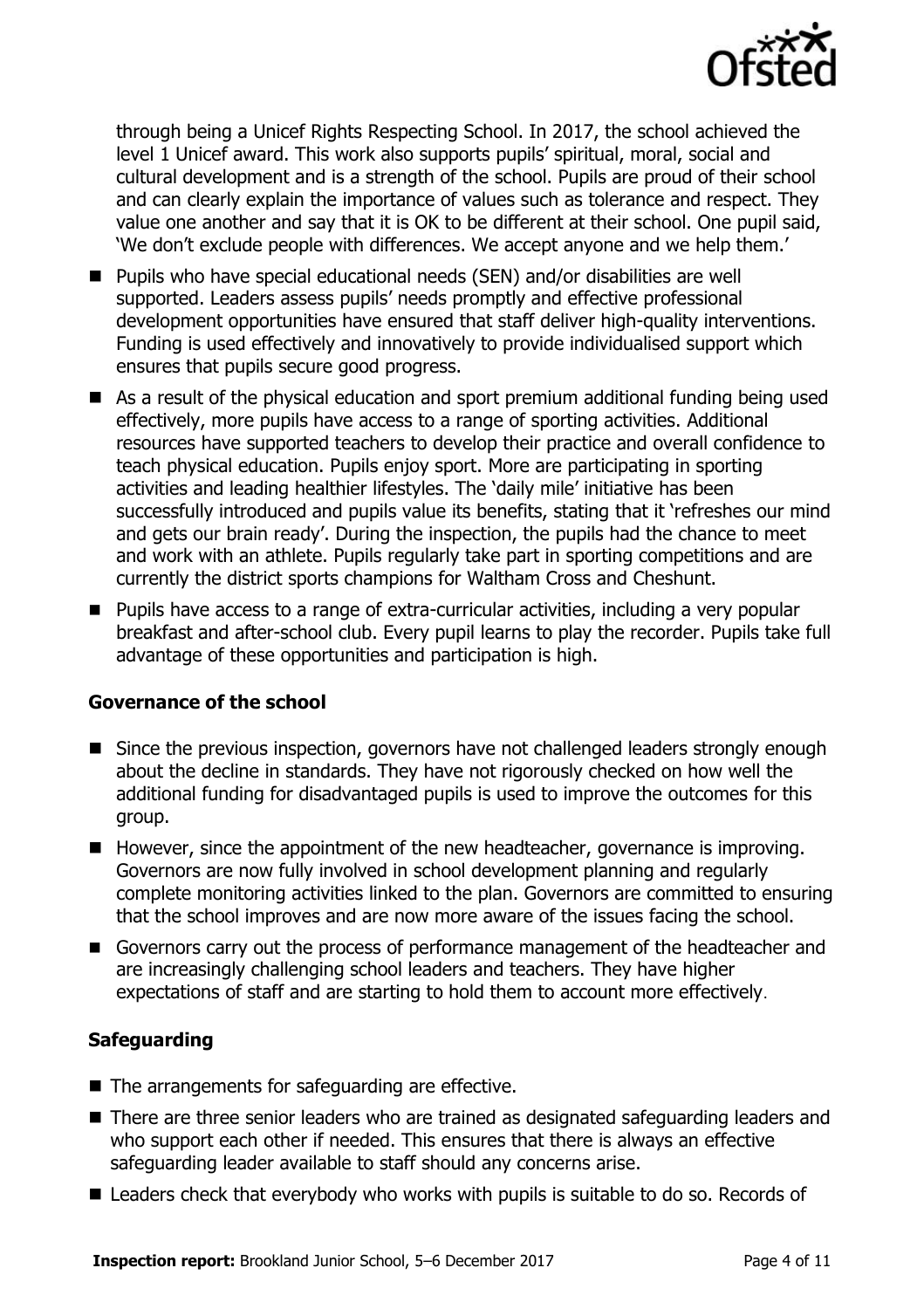

employment are kept well and in good order.

- Staff are regularly trained in a wide range of safeguarding matters and risk assessment procedures.
- Leaders ensure that any referrals to external agencies are acted on rapidly and efficiently. Leaders follow through to ensure that the appropriate outcomes are in the best interests of the child.
- Staff ensure that pupils are well taught about safety and have the skills to be independent and make the right choices to stay safe. For example, the children's committee told an inspector what to do if they had any concerns when working online.
- The majority of parents who responded to Parent View agree that the school keeps their children safe.
- The school site is safe, well maintained and well supervised.

### **Quality of teaching, learning and assessment Fig. 2.1 Requires improvement**

- The quality of teaching, learning and assessment is not consistently good across the school. Although there is effective teaching within some year groups and classes, too much variability across the school hinders pupils' progress so that it is not always good in reading, writing and mathematics. Occasionally, work set by teachers is too hard for some pupils, while in other lessons the work is too easy.
- Teachers do not have consistently high expectations of pupils' work. As a result, pupils' spelling, handwriting and presentation are often not good enough. Furthermore, errors or misconceptions are not identified or addressed by teachers, so pupils continue to make the same mistakes.
- Teachers do not provide sufficient high-quality opportunities in mathematics to develop pupils' thinking and reasoning skills. This means that pupils lack confidence, or struggle to apply their knowledge or skills or to solve problems. Leaders have identified this and are already working with teachers to deepen pupils' understanding and knowledge in mathematics.
- Staff, including teaching assistants, have good relationships with pupils. Pupils respond well when they work together or discuss challenges. However, there are occasions when the activities provided for pupils are either not matched well enough to their needs or do not sustain their interest. Where this happens, some pupils, mainly boys, lose concentration which prevents them from making the progress of which they are capable.
- Teachers and teaching assistants ask pupils a range of interesting questions which challenge their learning. However, pupils often rely on adult support rather than finding out the answers for themselves or moving onto more challenging work when they are ready.
- $\blacksquare$  Pupils are not provided with enough opportunities to practise their writing and mathematics skills across the curriculum. However, this is being addressed by leaders and progress is improving across the school. Inspectors observed an example of this in a Year 4 art lesson where pupils were evaluating a painting using their knowledge of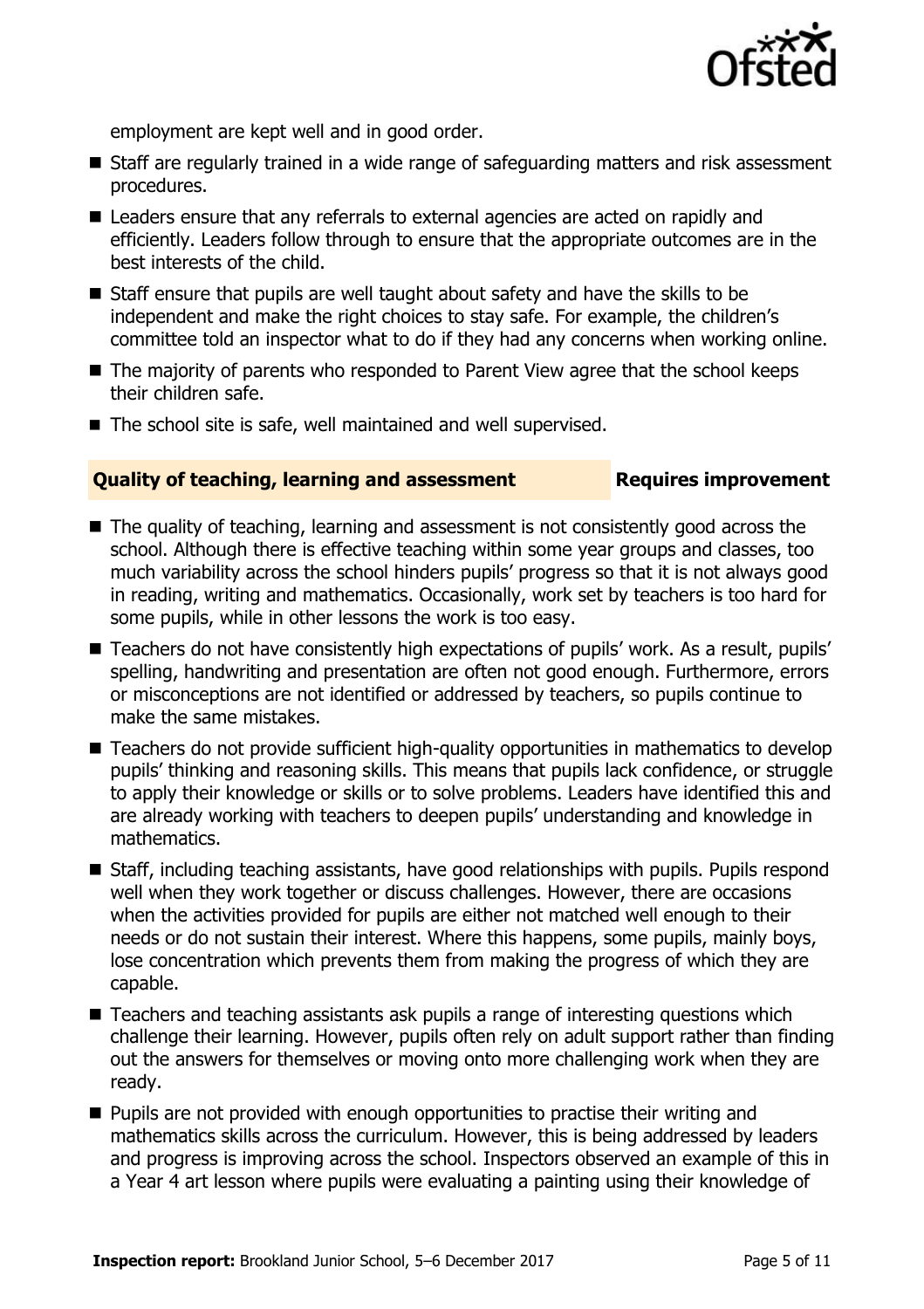

noun phrases, similes and metaphors.

- **Pupils are well supported and enjoy reading. Current pupils are reading with increasing** fluency and confidence, including those who need to catch up quickly. Pupils benefit from the well-resourced library and can talk about a wide range of books.
- Teaching assistants provide effective support for groups of pupils within the classroom, or outside the classroom where they work with specific groups delivering targeted provision. As a result, pupils who have SEN and/or disabilities make good progress.
- The school's marking policy is inconsistently implemented. Consequently, the quality of feedback pupils receive from their teachers varies markedly from class to class.

### **Personal development, behaviour and welfare Fig. 2.1 Requires improvement**

### **Personal development and welfare**

- The school's work to promote pupils' personal development and welfare is good.
- **Pupils are proud of their school. They look smart in their school uniforms and are** becoming more confident learners who enjoy a challenge. They say that most lessons are fun and that they enjoy the range of subjects. Pupils understand the school's values and how they support their learning. They are friendly, polite and respectful of each other and adults.
- **Pupils say they feel safe. They know about the different forms of bullying and whom to** speak to if they have a problem. They say they learn how to keep safe when using technology, including the internet, because of the guidance they receive from the teachers.
- **Pupils report that they are well looked after and that 'the adults quide us'. Their view is** shared by parents who responded to the inspection questionnaire. One parent said, 'The teachers and the teaching assistants all truly care for all the children.'
- Pupils have a good understanding of the importance of a healthy lifestyle and know about the contributions made by diet and exercise.

### **Behaviour**

- $\blacksquare$  The behaviour of pupils requires improvement. This is because when teaching is not good, some pupils, mainly boys, lose interest and become distracted. Consequently, this slows their learning. However, most pupils conduct themselves well around the school, including at breaktimes.
- A new behaviour policy has recently been introduced. This has resulted in a consistent approach from staff with agreed expectations of pupils across the school day. The majority of pupils behave well around the school. Pupils say that behaviour has improved. They recognise how the very small number of pupils who find good behaviour more difficult are helped to improve through the support they receive from adults. Most parents who responded to Parent View agree that the school makes sure that pupils are well behaved, although a small minority expressed concerns about a very small number of pupils.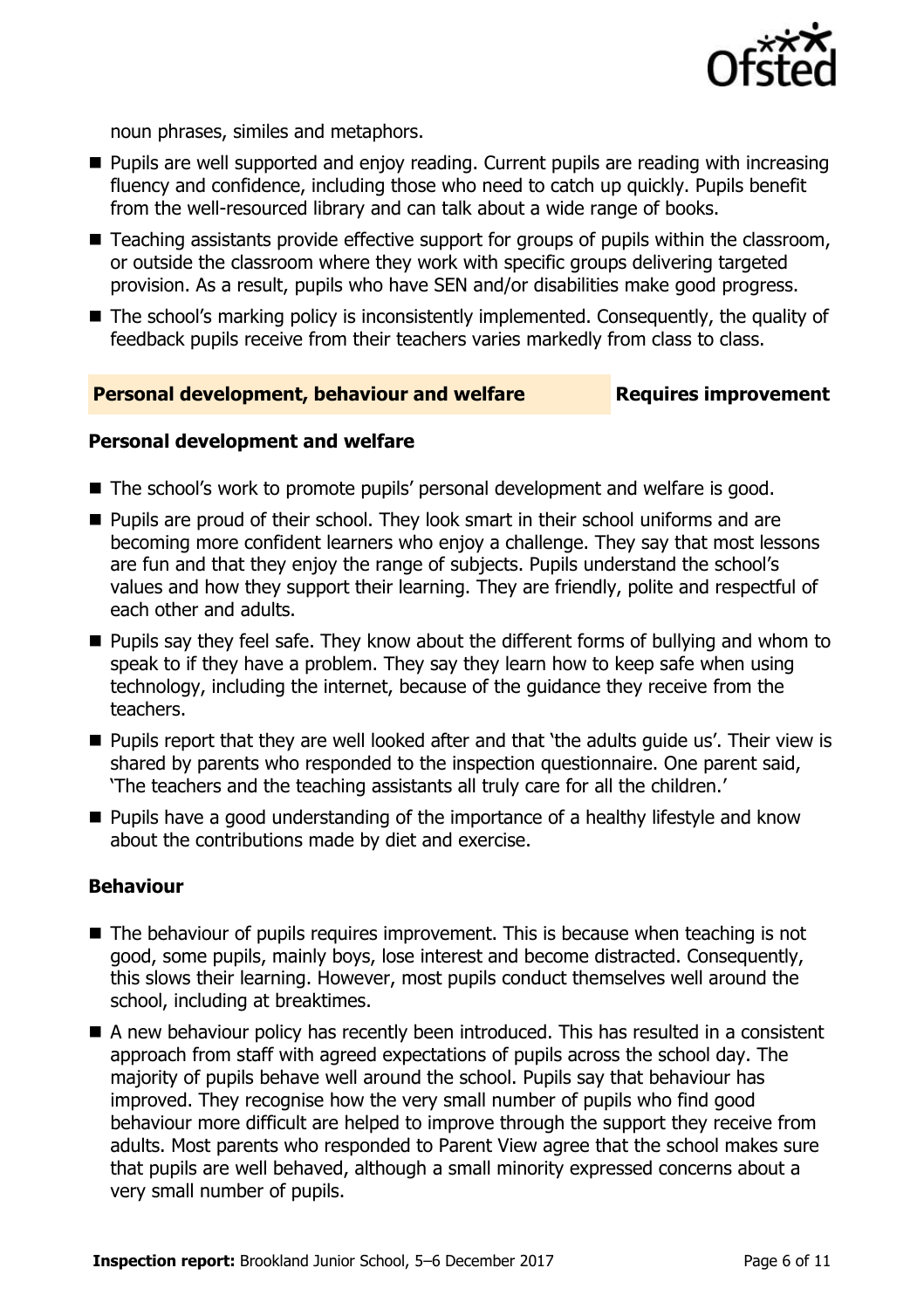

- **Pupils say that any instances of bullying are rare and are dealt with quickly by staff.**
- $\blacksquare$  Pupils do not consistently present their work with care and attention. This is partly because teachers' expectations of pupils' presentation are too low.
- The attendance of pupils is broadly average. However, disadvantaged pupils and those who have SEN and/or disabilities attend less well. Some pupils do not understand the importance of frequent attendance well enough and the impact this has on their learning.

### **Outcomes for pupils Requires improvement**

- Outcomes for pupils require improvement. Standards in 2016 at the end of key stage 2 were below the national average in reading, writing and mathematics, and in grammar, punctuation and spelling. This was also true for 2017. In 2016 and 2017, pupils' progress by the end of key stage 2 in mathematics was below the average. Although pupils are starting to make better progress, the impact of previous weaker teaching is still evident.
- Since the previous inspection, boys have achieved less well than girls in English. Current school assessment information shows that boys generally do not achieve as well as girls across the school.
- Disadvantaged pupils have not achieved well since the previous inspection. In 2016, the progress of disadvantaged pupils in Year 6 was below the average in reading and mathematics. Although this improved in reading in 2017, mathematics progress remained below the national average. These pupils were not well prepared for secondary school in mathematics.
- **Pupils who have SEN and/or disabilities make good progress from their starting points.** Their progress is checked regularly and support is focused on specific areas for development.
- **E** Lesson observations and work in pupils' books show that in some classes the most able pupils do not achieve as well as they could. Teachers do not provide enough opportunities to challenge the most able pupils to excel.
- $\blacksquare$  Pupils' books show that there are inconsistencies in the quality of their outcomes across the curriculum. For example, writing in subjects other than English often shows a reduction in the quality of work. Often, pupils' and teachers' expectations of handwriting quality and spelling accuracy are too low.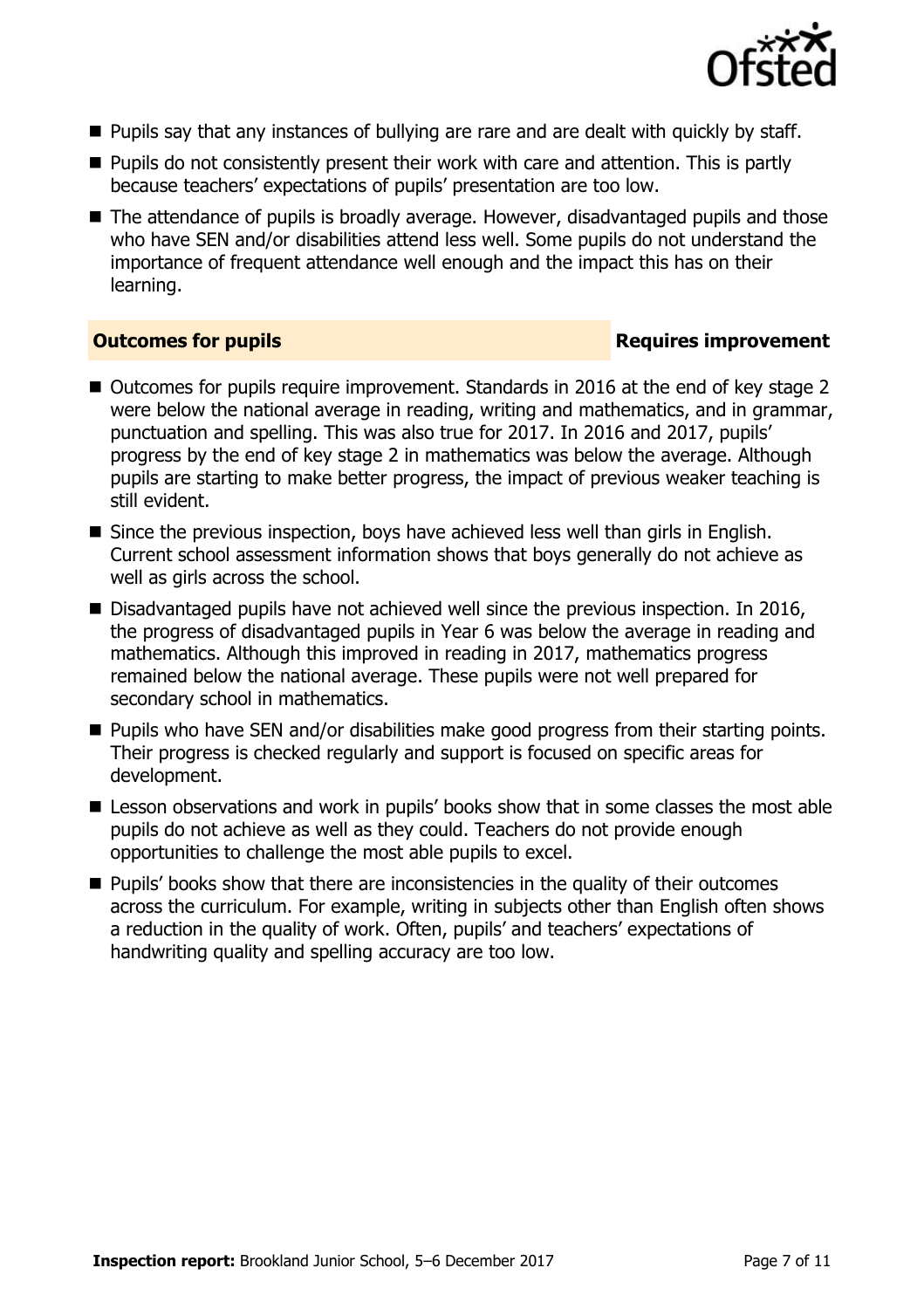

# **School details**

| Unique reference number | 117233               |
|-------------------------|----------------------|
| Local authority         | <b>Hertfordshire</b> |
| Inspection number       | 10037650             |

This inspection of the school was carried out under section 5 of the Education Act 2005.

| Type of school                      | <b>Junior</b>                  |
|-------------------------------------|--------------------------------|
| School category                     | Community                      |
| Age range of pupils                 | 7 to 11                        |
| <b>Gender of pupils</b>             | Mixed                          |
| Number of pupils on the school roll | 330                            |
| Appropriate authority               | The governing body             |
| Chair                               | Lynda Dobranja                 |
| <b>Headteacher</b>                  | Gavin Douglas                  |
| Telephone number                    | 01992 624 487                  |
| Website                             | www.brooklandjm.herts.sch.uk   |
| <b>Email address</b>                | admin@brooklandjm.herts.sch.uk |
| Date of previous inspection         | 7 November 2013                |

### **Information about this school**

- The school meets requirements on the publication of specified information on its website.
- This is an average-sized school.
- The overwhelming majority of pupils entering the school come from Brookland Infant School.
- The majority of pupils are from White British backgrounds.
- The proportion of pupils who have SEN and/or disabilities is above the national average.
- The proportion of pupils who speak English as an additional language is lower than the national average.
- The proportion of disadvantaged pupils is lower than the national average.
- The school meets the government's current floor standards, which set the minimum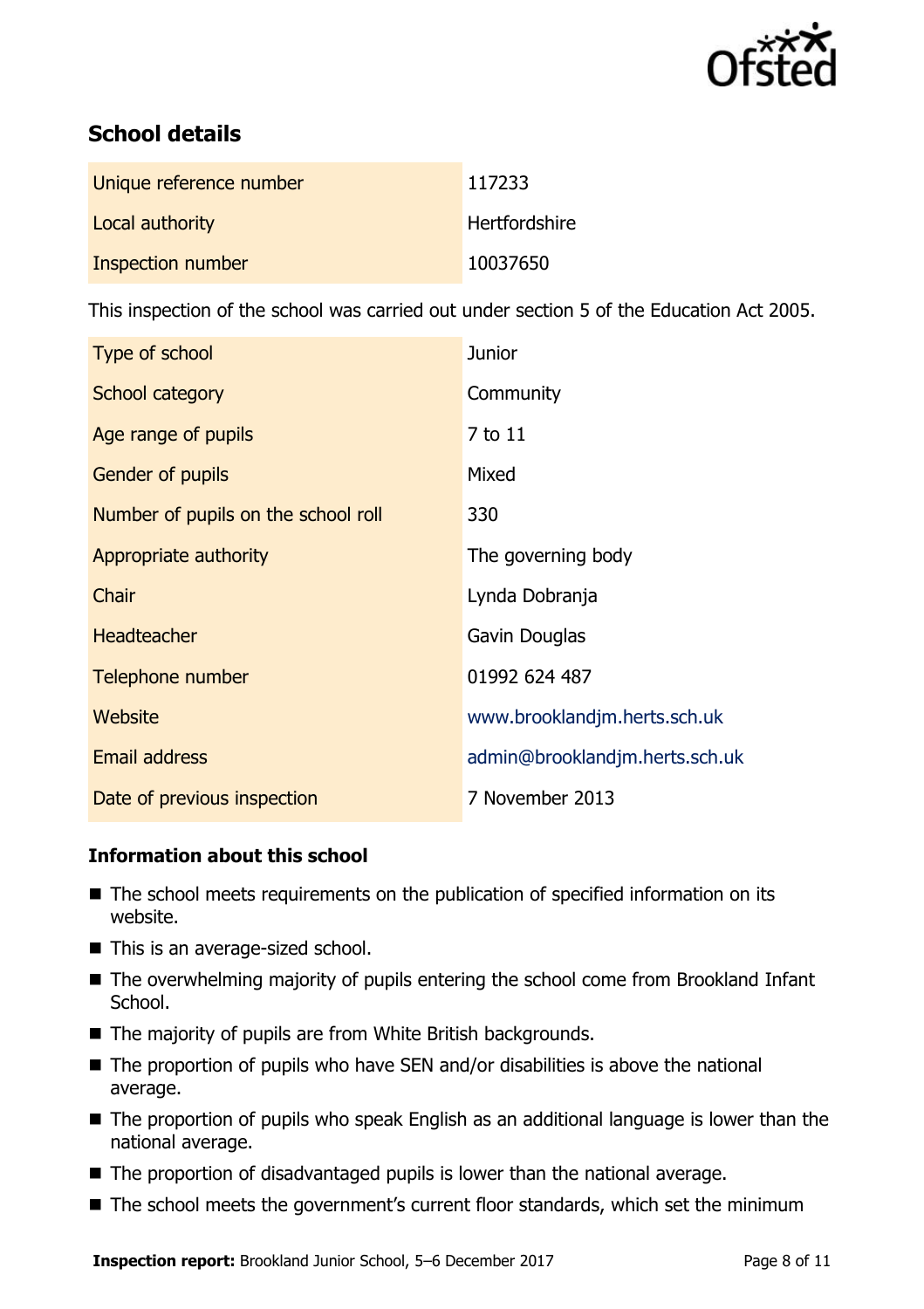

expectations for pupils' attainment and progress in reading, writing and mathematics by the end of Year 6.

- The school shares a site with the partner nursery and infant school which are inspected separately.
- A breakfast club and an after-school club are provided by the school.
- Since the previous inspection, there have been many staff changes, including the headteacher who began the role in September 2016.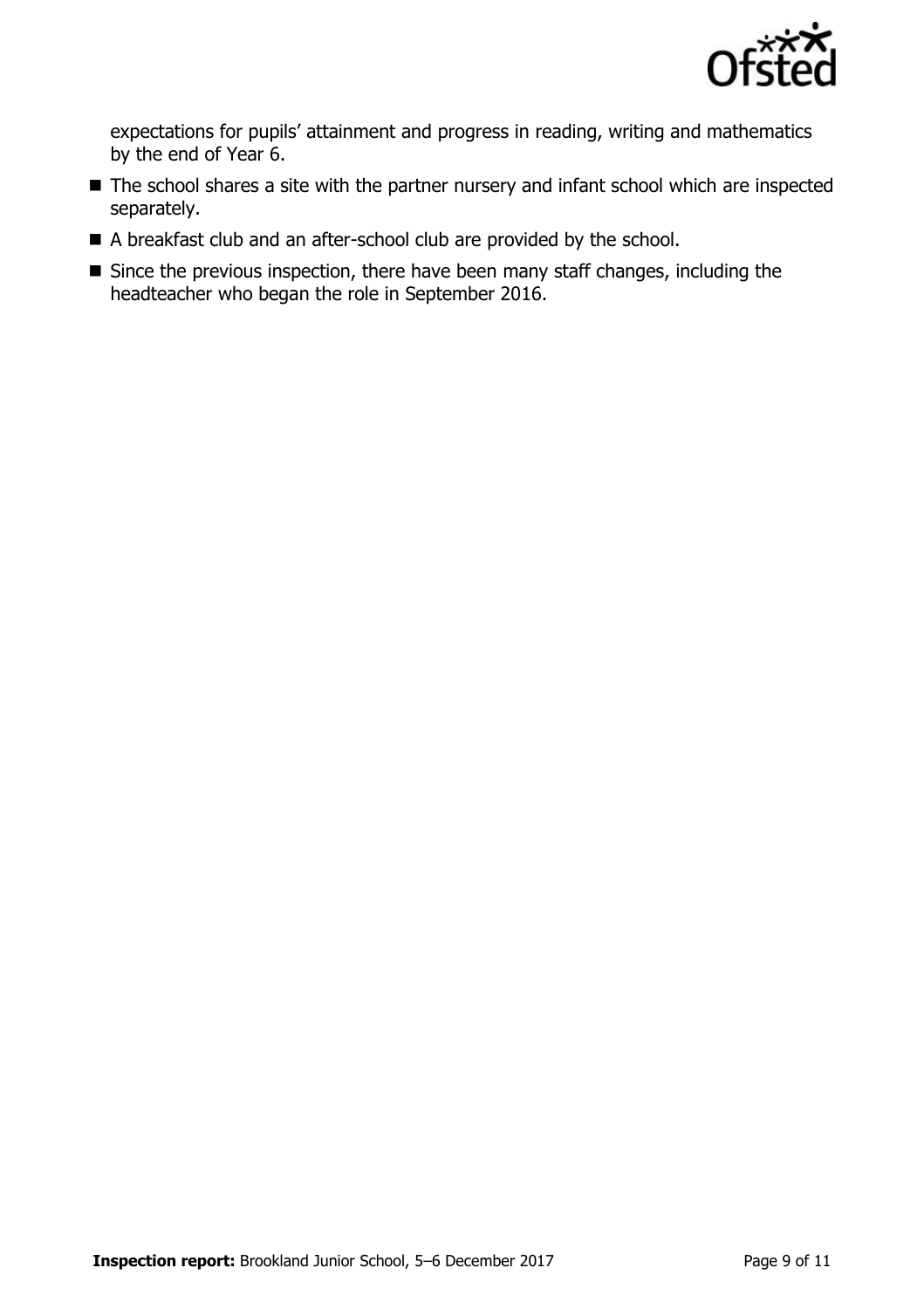

# **Information about this inspection**

- **Inspectors observed teaching in every class. The majority of observations were** undertaken jointly with school leaders.
- Inspectors looked through a wide range of pupils' work across the curriculum with leaders and listened to pupils read.
- Inspectors held meetings with leaders to review provision in a range of areas, including the curriculum; SEN and/or disabilities; pupil premium funding; pupils' personal development, behaviour and welfare; and safeguarding.
- Inspectors considered a range of documentation, including the school's evaluation of its own performance and its areas for development.
- **Inspectors observed pupils' behaviour at playtimes and lunchtimes, when pupils were** moving in and around the school, and during lessons.
- Inspectors reviewed a range of documents to ascertain the effectiveness of safeguarding. Documents included the single central record, policies and procedures, training certificates and risk assessments.
- Inspectors took account of all the responses to Ofsted questionnaires. These included 30 from staff, 70 from parents on free text, and 105 from parents on Parent View. Inspectors also spoke to parents at the beginning of the school day.
- Inspectors spoke with pupils throughout the inspection and held a separate meeting with a small group of pupils.
- The lead inspector met with the chair and vice-chair of the governing body. The lead inspector held a telephone discussion with a representative from the local authority.

### **Inspection team**

| Rachel Welch, lead inspector | Ofsted Inspector        |
|------------------------------|-------------------------|
| <b>Sue Pryor</b>             | <b>Ofsted Inspector</b> |
| Sarah Ginzler-Maher          | <b>Ofsted Inspector</b> |